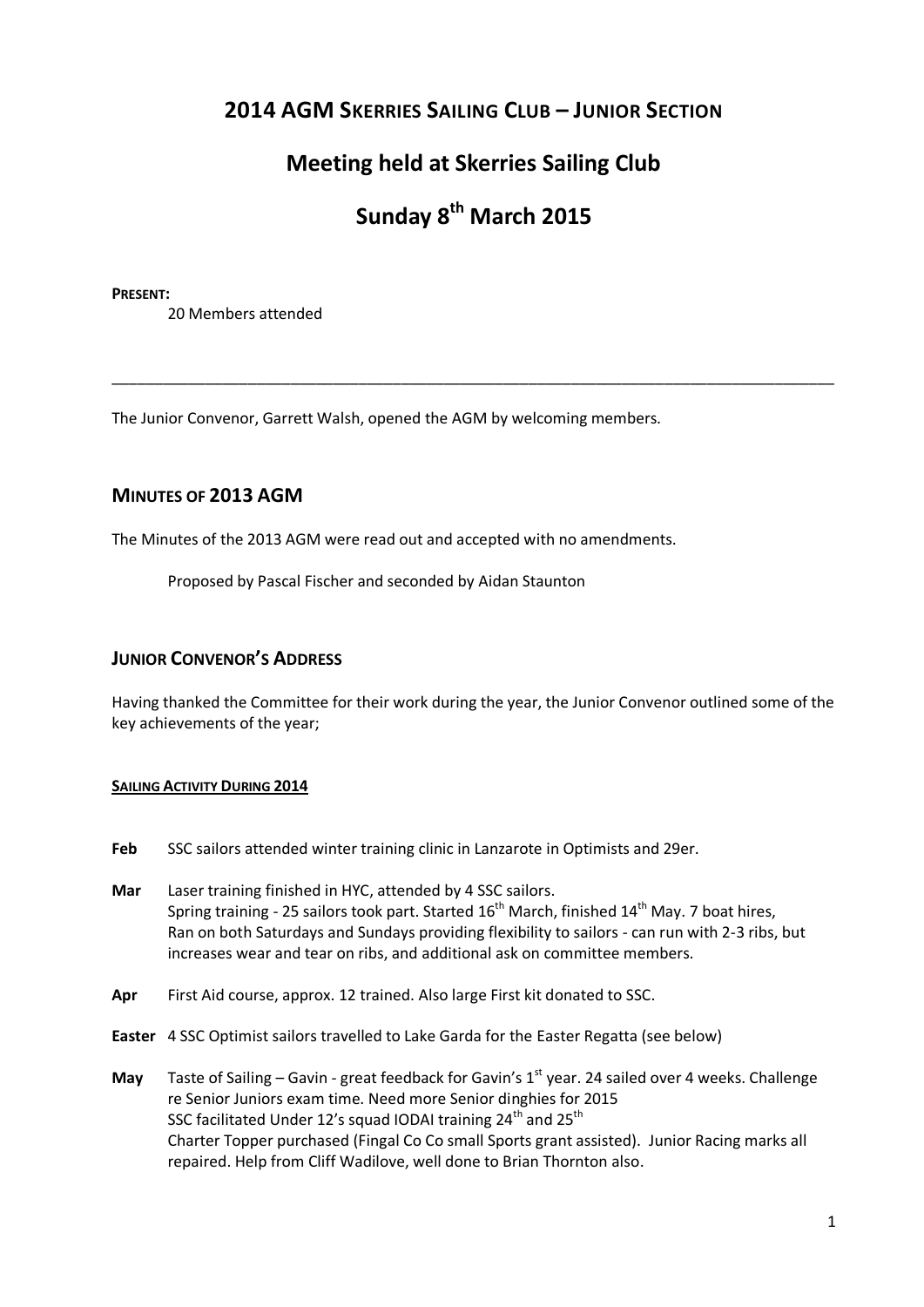#### **Summer Racing Series** - outlined below

**Jun** Well done to Brian Thornton on his first Junior Regatta which took place 7<sup>th</sup> June. Suggestion for 2015 is to include food in entry fee.

Club hosted the IODAI Optimist Ulster's on June  $14^{th}/15^{th}$  – Sub-committee work commenced in Feb and put a lot of hours into running a very successful event. Very positive feedback from visiting sailors, parents and IODAI. 125 sailors took part - 35 regatta fleet, 40 Senior fleet, 50 Junior fleet. Huge thanks to Olive Parker who led the organisation, and everyone who helped

- **ISA** Ran over 9 weeks with 114 sailors taking part, 46 boat hires. Huge effort from Olive and Debbie to organise the administration
- **Sep** Autumn Training 23 sailors, again both Sat & Sundays. Blowouts pushed out to Oct  $27<sup>th</sup>/28<sup>th</sup>$  Sept Inter schools – SSC provided rescue rib, and crew. 3<sup>rd</sup> place for Oppie team from Loretto, great individual results in Lasers and Toppers.
- **Oct** 4 Child protection courses completed by Junior Committee members. Two 420's purchased by Junior members, with 4 SSC sailors on board. Initial training with ISA in HYC. 2 existing SSC members sailing 420's also.
- Nov 22<sup>nd</sup>/23<sup>rd</sup> Open Topper training ran by Topper Association in SSC. VHF course ran for Instructors
- **Dec** End of Year Prize giving great feedback, great photos etc. in Skerries News

#### **Challenges**:

Picnic/Junior in Cruisers – week after Ulster's – Junior Committee fatigue! Lesson learnt for 2015! Newsletter – Junior Committee simply stretched themselves to maintain.

#### **2015 SEASON**

#### **2015 so far**

Winter – Chill Series Rush SC, 2 SSC Juniors sailors racing, plus SSC adults Feb mid term training - Schull/Baltimore 2015, 1 Oppie, 1 Topper, 1 Laser, Five 420 SSC sailors

Working well - Oppie sailors progression when they outgrew that class and also the older sailors could continue to sail as part of the Junior Section.

#### **Teenager Forum**

Following a recent Forum run by Olive Parker with our Senior Juniors on 30<sup>th</sup> Jan 2015, the Junior Convenor then outlined some of the activities planned for 2015.

These included;

- During blowouts, do fitness or proper theory (including weather). Don't postpone.
- Want proper debriefs from coaches after training
- Return of the hot chocolates! Everyone should be encouraged to stay, don't rush off social!
- Instructor courses
- Relaunch Junior Laser fleet (Adult fleet has grown a lot in 2014)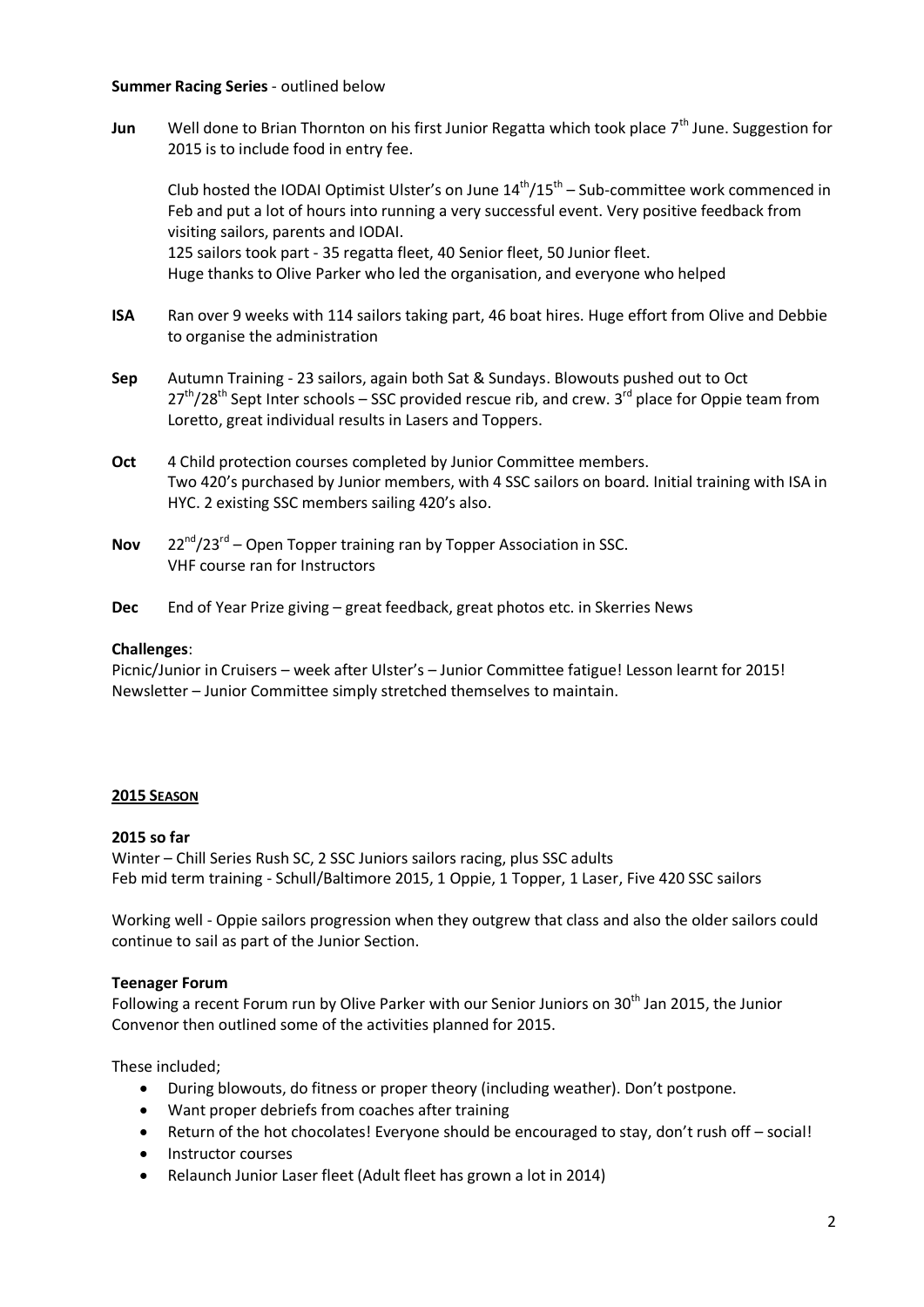- Cara Na Mara review for over 9's
- Small race after Spring/Autumn training days, apply skills
- Mixed fleets need to increase numbers of Toppers/Mirrors to reach critical mass
- Oppie sailors aging out need options and help re single/doubled handed decision
- Oppie sailors would like mix of visiting coaches also
- More fun days out such as the BBQ/picnic to Barnageera Beach and the islands
- Junior Convenor attended Senior Boat owners meeting in early Feb they would love to get some of the Juniors on board. Need to work out logistics.

#### **Racing in 2015**

- Gold/Silver/Bronze fleet review approach to encourage more sailors on the water.
- Senior Juniors i.e. Lasers and Mirrors still have the opportunity to sail with the Seniors on Wednesday and Sunday but also can sail Thursdays, Saturdays and Sundays with the Junior section as well. Lots of sailing opportunities
- Planning is well underway for the Oppie Nationals which will take place in SSC in August

#### **2015 Investment**

- It is planned to Concrete yard before the season gets underway
- Purchase a Laser for rental (again FCC small Sports grant received)
- Laser 2 repair review if economic.
- Replace the container with a new storage facility

Reminder that we have a great Flickr photo site, with lots of photos from 2014 (Thanks to Pascal who took and loaded the majority). If anyone has any other photos please let a committee member know.

#### **JUNIOR COMMITTEE MEMBERS**

Garrett paid tribute to members stepping down from the committee for their commitment to the junior section;

| Paul Rogers     | Results & blogsite. |
|-----------------|---------------------|
| George O'Connor | Laser Class Captain |

Garrett announced that he would be stepping down as Junior Convenor but will stay on the Committee in Junior Treasurer Role. He thanked everyone for their support.

He thanked the sailors for coming to the club and going out sailing. The older juniors and parents who have coached the younger sailors and performed all the jobs that are needed to run events. Garrett closed by saying that we are looking forward to the start of the season and the challenges that lie ahead. He confirmed a commitment to continue to upgrade facilities, teach sailing in a relaxed and fun environment and encourage fun and fair sailing for all while increasing the number of juniors starting a sport they can stay at for the rest of their lives.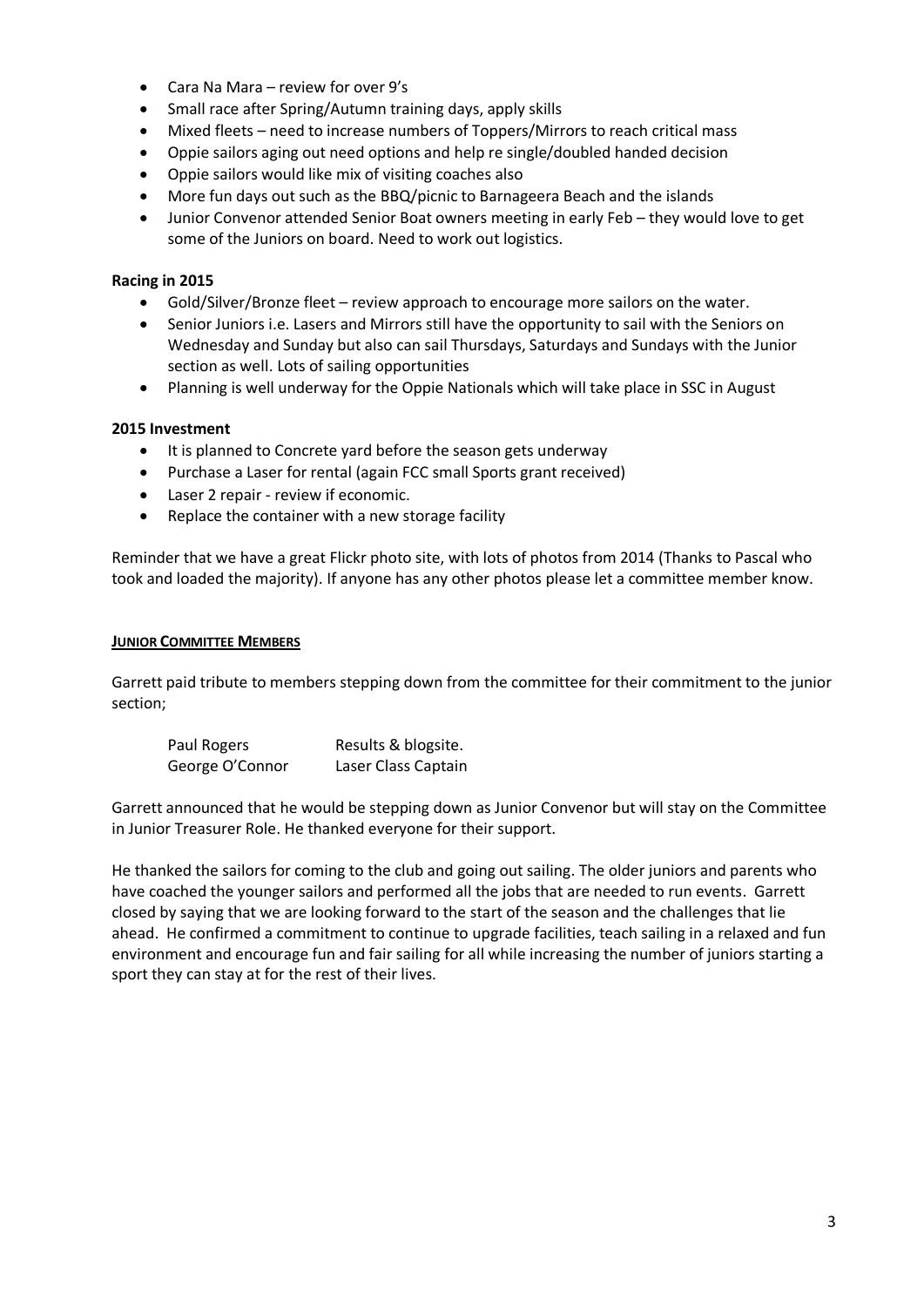## **TREASURER'S ADDRESS**

Garrett presented set of accounts for 2014 to the meeting. Copies were circulated to all attendees for their review and comment

He gave report on the main items of expenditure and income for the year outlining key changes from the previous year.

Notable items highlighted in the accounts include;

- 1. Purchase of a  $2^{nd}$  Topper to enhance the range of hire boats available to sailors
- 2. Rib repair expenses for totalled €1,820, with an additional payment of €688 start of Jan 2015 relating to 2014. (includes €500 on prop guards)\*
- 3. Racing marks, anchors, ropes, shackles etc. purchased during Ulster's (to be used in Nationals 2015) = €1,850
- 4. ISA related salaries increased significantly, without any corresponding increase in fees charged. The 2015 Committee are reviewing approach for 2015.

Treasurer noted the positive impact a Regional sailing event has. In 2014 as a result of the Ulster Oppies sponsorship of  $E1,500$  was received, and the vast majority of this comes for initial personal contacts – so thank you to both those initial 'introductions' and to the sponsors.

Finally, from a Treasurers perspective the hosting of the LeasePlan Optimist Nationals 2015 in SSC is presenting some great branding opportunities for local companies. While the Junior Committee fully acknowledge the intensity of such events on volunteers, the profit from these allows us to reinvest in the club without needing to borrow. An example of one such project would be the replacement of the container for 2016.

Based on competitor feedback, SSC continues to be one of the most welcoming clubs on the circuit. While as a smaller club we may have limited facilities, but we can offer fantastic sailing conditions, but most importantly the interactions with our volunteers and sailors are what makes SSC so attractive for visiting clubs – well done to all!

With no objections to the accounts they were accepted by the meeting, proposed by Aidan Staunton and seconded by Gavin Callender

The financial accounts for the Junior Section are attached in Appendix I at the end of these minutes.

<sup>\*</sup>In previous years all rib expenses were absorbed by Senior Section and this was greatly reduced by having Tom Lacey (now retired) undertaking all free of charge. The Junior Section now contribute 50% to all such costs. In should be noted that our commodore, Tom Adams along with Senior Committee members undertake all day to day engine maintenance, with complex cabling and heavy sponson work sent to a Marine repair company.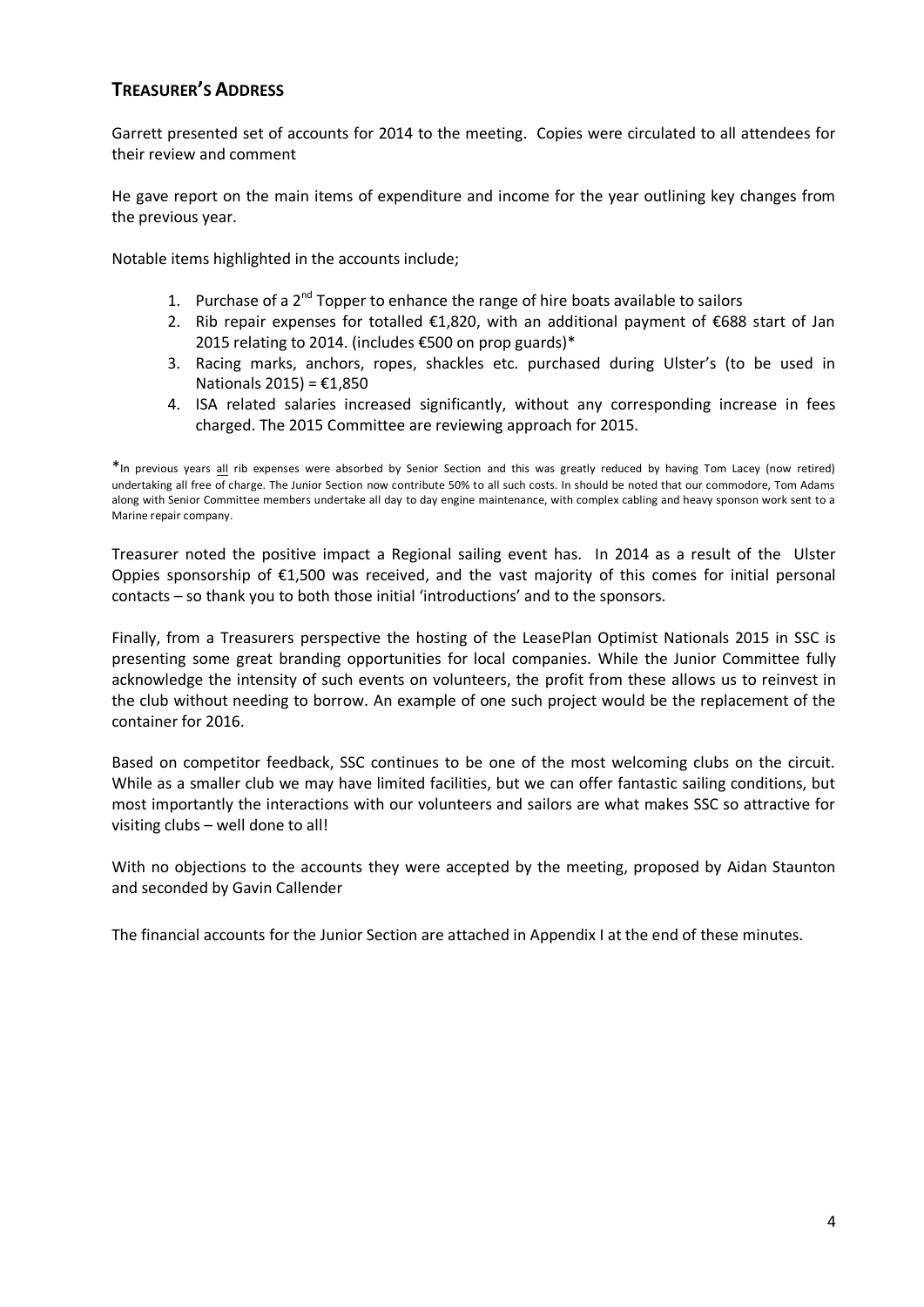## **SAILING SECRETARY'S ADDRESS**

Sailing Sec Brian Thornton gave a roundup of the year's activities and achievements.

#### **CLUB SAILING 2014**

#### **Spring Training**

First of the 5 week Spring Training started 16th March - it was decided to run on both Saturdays and Sundays in order to gain maximum attendance so sailing did not clash with other sporting interests and this worked very well

- 2. 22nd extremely cold 23rd cxl due to high winds
- 3. Saturday 29th challenging conditions and misty--Sunday 30th excellent conditions
- 4. Saturday 6th April excellent conditions-- Sunday ditto clocks all lost hour!!
- 5. Saturday 12th cxl due to high winds-- Sunday cxl due to projected low turnout
- 6. Saturday 26th went ahead---Sunday 27th CXL high winds

Easter Saturday and Sunday cxl due to projected low numbers

The weather conditions were pretty poor and the sea often wild therefore, the training was not completed until early May. The unpleasant weather meant that the sailors were put to the test on several occasions which gave them many new skills and their confidence grew.

#### **ISA Summer Courses**

The weather was fantastic which resulted in many sailors completing additional weeks and one of the most successful years of ISA courses for getting kids on the water.

It commenced in the last 2 weeks in June with Kites & Wires and Advanced Boat Handling course with 8 sailors.

Following that we had 7 weeks of levels 1-3 ISA course of which we saw 95 sailors partake in 1, 2 and 3 week courses. Darrach Dineen oversaw the courses with mix of SSC instructors, some instructors from outside of SSC and several of our youth sailors with RIB qualifications acting as assistant instructors.

#### **Junior Regatta**

Held on Saturday 7th June

A lot of events on in June – Ulster's – Howth Yacht Club local event -Royal St. George event – Sutton event and Malahide event, yet we had a total of 41 boats participate in the Regatta as follows-

Regatta Fleet x 25

Junior Fleet x 10

Mixed Fleet x 6

Total 41 boats of which 29 S.S.C. and 12 Visiting

The Regatta was by all accounts a successful day, due in the main to considerable support from Senior Club sailors, Junior Committee, Parents and many others.

#### **Picnics / Social**

Due to weather conditions all planned events March / April /May ran late and sailors got little or no 'racing' practice completed leading up to the Junior Regatta. Then we were into the Ulster's which further resulted in substantial demands on the junior committee.

The focus was to successfully run both events and complete the sailing series , this unfortunately resulted in insufficient time and volunteers to plan and organise a picnic. The seniors did organise an event in June following two hectic week-ends and some attended although not in large numbers due to fatigue on the part of the sailors, committee and parents from a hectic June schedule.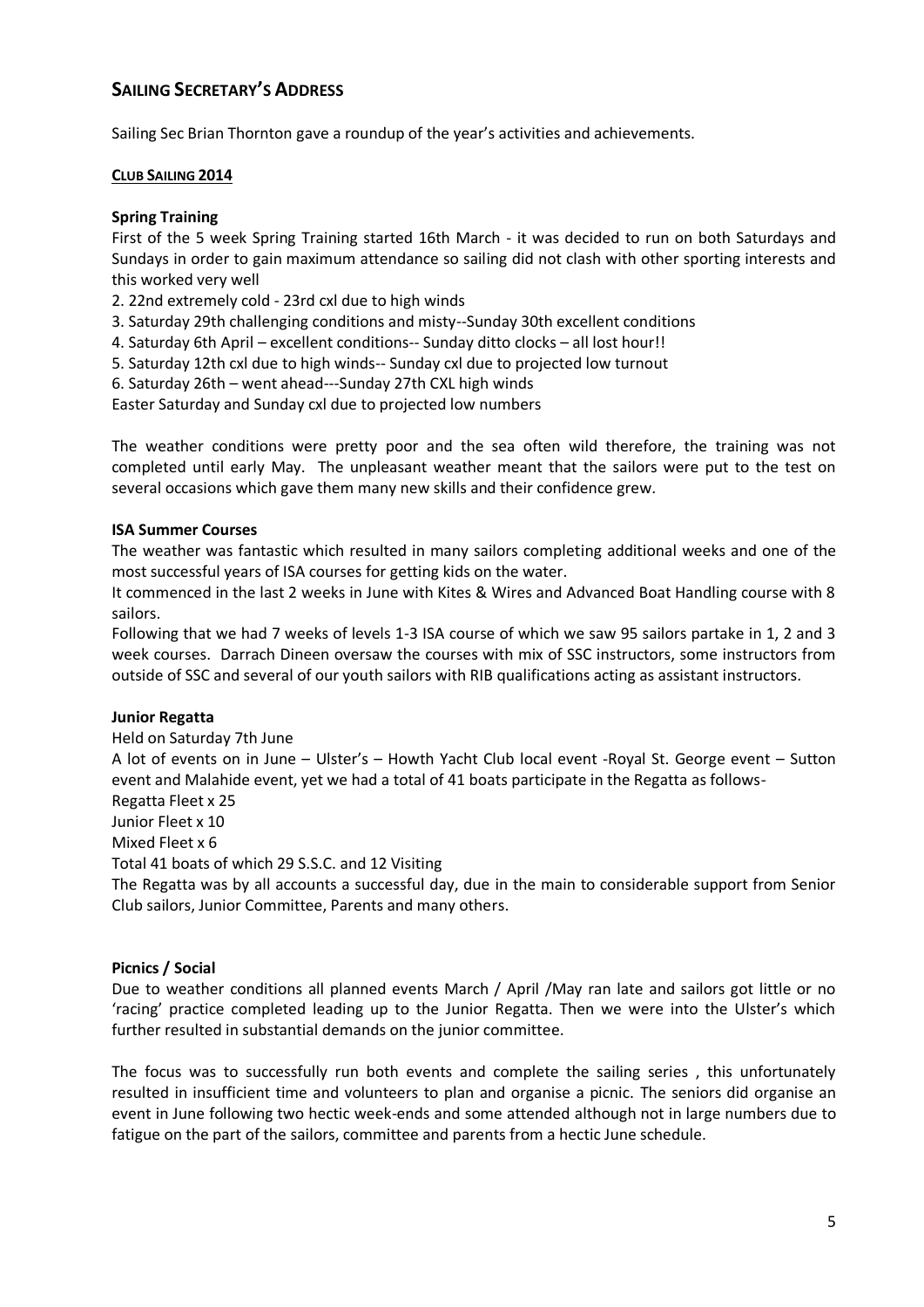The Junior Committee tried to offer a balance of club racing and fun sailing at the same time. The idea was to offer non-competitive sailing alongside any racing that took place. This has proven not to be possible. The main reason for this is a lack of resources. To facilitate this, more active help from parents and club members is needed both on and off the water. Despite that, we managed to offer a reasonable balance between fun sailing and racing.

#### **Junior Sailing Series – Racing**

There were 18 races planned on the Junior Sailing Fixtures – a total of Four Series - covering Saturday's, Sunday's and Thursday evenings from June through to September.

We managed to complete 14 races which was an excellent achievement and the 4 that did not take place were as follows ---

8th June – poor turnout predicated via teamer– windy but sailable – Junior Regatta previous day! Saturday 21st – poor turnout predicated via teamer

Thursday 14th - July-- Gusts – unsafe

Saturday 28th August – Unsafe – Gusts

The objective was to get our junior sailors on the water in a safe environment and grow their skills and confidence. Sometimes that meant they would not pick up awards due to low number in relevant fleets.

We arranged for the senior juniors to assist the juniors during sailing series. This was very well received by sailors and parents alike and indeed the senior juniors got something out of it too!! Thanks to; Ben Walsh – Conor Morgan –George O'Connor Jr for their assistance.

We built up a strong consistent team of on water volunteers during the sailing series and special thanks in particular to Andrew Frazer - Anthony Horrigan -Lawrence Breen

It is imperative that the parent's assist with all sailing activities Road - Trailers – Slip etc. – there were many instances where there was only one adult on land. The junior's had to work as a Team during Launching and Recovery as there was no parental support on many occasions.

All junior sailors were excellent – a credit to the club and their respective parent's - No issues with anyone.

## **Autumn Training**

The purpose of autumn training is go through with the sailors what they have learned all season and to encourage new sailors to start club sailing.

Run over 6 weeks in two groups, Saturday and Sunday, a total of 20 sailors partook in the training, of which 6 were total beginners coming from ISA courses. There was a mixture of Toppers, Mirrors and Oppie's on the water. Was great to see our Oppie kids 'maturing' into other boat types, and this is something the Junior Committee want to encourage.

Instructors: Kerri Anne Boylan as head instructors with Eimear Davis, Megan Parker, and Peg Staunton all taking groups.

#### **Instructors**

Skerries Sailing Club has a number of very dedicated and experienced instructors – it is important that we all recognise them – due to their commitment and skills our children are better sailors and most importantly are in safe hands whilst on the water. Part of our ethos with sailing courses, ISA & Spring and Autumn Training is to develop our youth sailors into instructors and therefore we use a mixture of qualified and assistant instructors for our training. All sailors have immense experience of sailing nationally and internationally and we as a club are extremely lucky to use their talent and experience to help our beginner and younger sailors. This also encourages our youth sailors to stay sailing.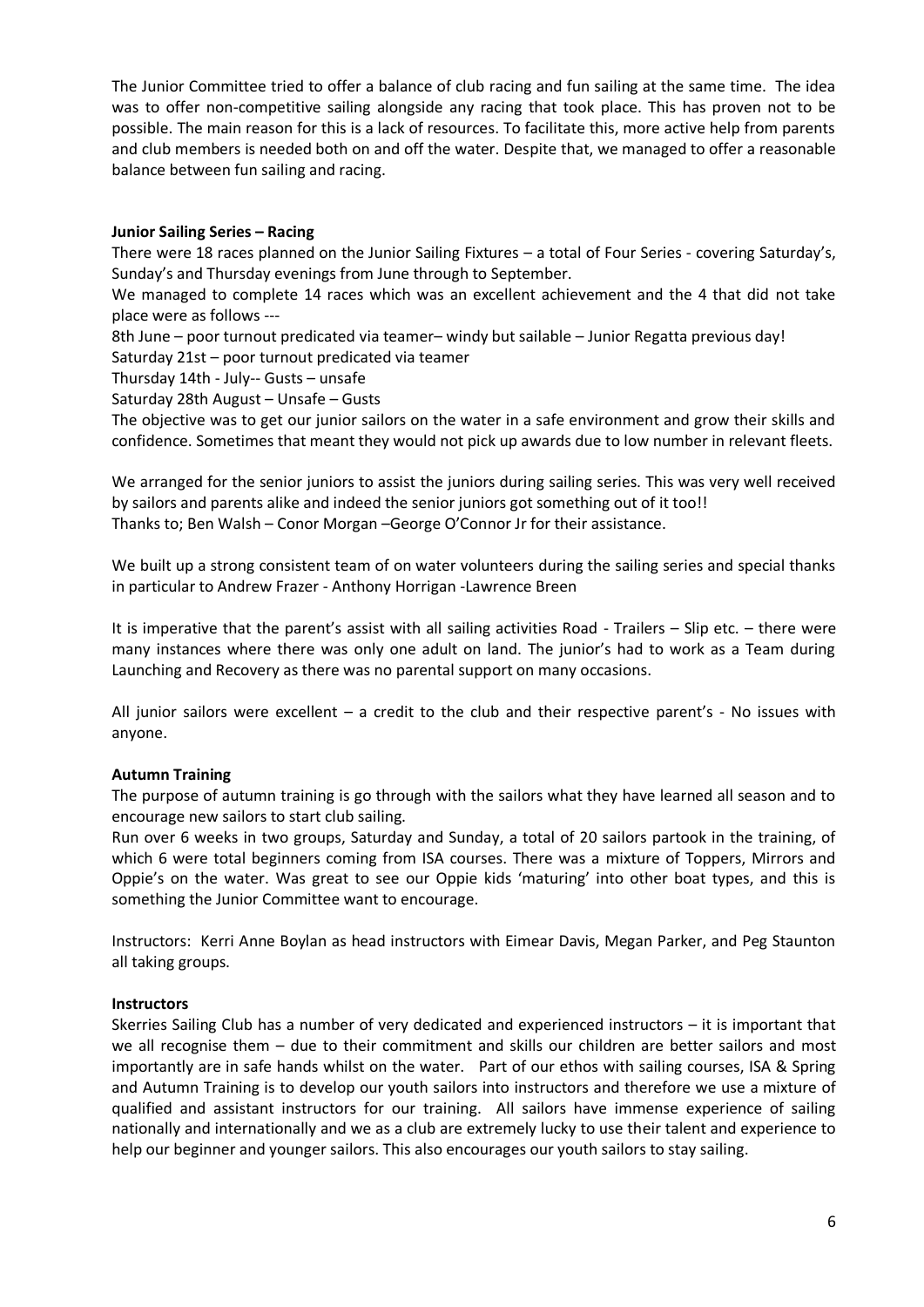## **Committee**

A tremendous amount of work was completed by the Junior Committee – all of which are volunteers giving up their time in order to organise substantial training events, Junior Racing, S.S.C. Regatta, Ulster's, Taste of Sailing, ISA , Fun Events, Results, Web site, Manage the yard, Dinghy's, Equipment, Maintenance to name but a few.

## **SKERRIES JUNIOR SAILORS NATIONWIDE & ABROAD IN 2014**

## **OPPIES**:

- Lake Garda Easter Regatta; Entrants 1,000, 62 Alix Buckley, Silver Fleet: Peter Fagan and Emma Parker
- IODAI Oppie Trials: 1st Peter Fagan. An Outstanding achievement for a small club
- 4th Alix Buckley, 23rd Emma Parker
- Teams
	- o European: Peter Fagan & Alix Buckley
	- o International Development Team: Emma Parker
- IODAI Connachts: 8th Emma Parker, 15th Peter Fagan
- IODAI Leinsters: 12th Alix Buckley, 23rd Peter Fagan, 39th Conor Waddilove,
- Crosbie Cup: 44th James Fagan, Main Fleet: 5th Conor Waddilove,
- IODAI Ulsters (held at SSC): Main Fleet: 5th Peter Fagan, 19 Alix Buckley, 22 Emma parker, 36 Conor Waddilove Regatta Fleet: 3rd Frances Mulholland, 10th Ella May, Heather Mc.Gloughln, Rachel Callender, Faye Mcloughlin, Ella Walsh, Rebecca Fischer, Ciara Culleton, Cillian Arnold, Jack McInerney, Megan Frazer, Tom Callender, Rory Boylan
- IODAI Nationals: 5th Peter Fagan, 45 Emma parker,
- IODAI Munsters: 6th Peter Fagan,

#### **420's**

- Leinsters: WHBTC. 23/24 Aug Sean Waddilove 2nd place, Bill Staunton 9th
- Nationals: Royal St. George Yacht Club, August Sean Waddilove 2nd place, Bill Staunton 7th, Megan Parker/Sorcha Donnelly 12th
- Connaught's Spiddal Sean Waddilove 1st place, Bill Staunton 8th
- Ulster's C.A.Y.C. 10/11 May Sean Waddilove 1st place, Bill Staunton 6th/1st Silver
- Kiel Week Germany Sean Waddilove 90th place (175 boats),
- World Championships 25 July 03 August Travemunde, Germany Sean Waddilove 20th place (GOLD fleet), Bill Staunton 25th (Silver fleet)
- European Championships 11 -18 August Poland Sean Waddilove 56th place, Bill Staunton 63 (108 boats)

## **Mirrors**

- Mirror Easterns Sutton 3/4th May; 2 Hickeys 3rd place
- Mirror Northern R.N.I.Y.C. 21st/22nd June; 4th Faye McGloughlin (Crew), 5th Megan Boylan and Heather McGloughlin (both Skerries)
- Mirror Nationals Sligo Yacht Club 7-10 August; 6th Megan Boylan and Heather McGloughlin (both Skerries)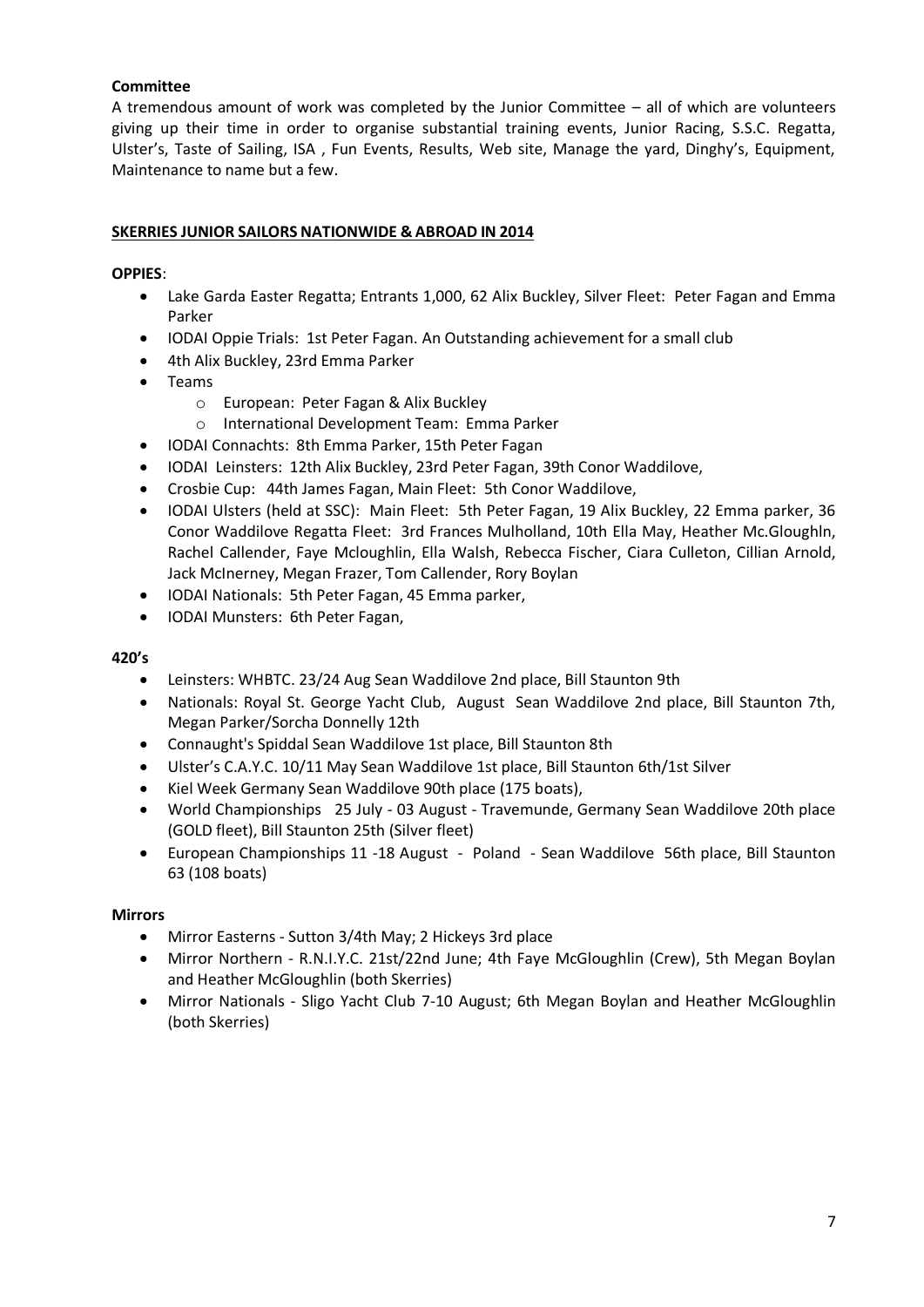## **Topper**

**Topper National Traveller Championships** Series 2014 consisting of 5 Regional 1 Day Events North & South of the border - Carlingford, Lough Erne, Wicklow, Strangford Lough & Blessington.

- $\circ$  Ros Morgan 1<sup>st</sup> Place Overall and Series Winner 2014
- $\circ$  Nell Staunton 16<sup>th</sup> Overall
- o Nicole Fisher Competet in the Final Traveller in Blessington Co Wicklow

## **Topper Regional Events**

- Ulsters / Royal North Of Ireland Yacht Club; Ros Morgan 5<sup>th</sup> Overall, Nell Staunton 14<sup>th</sup> Overall
- Leinsters/ National Yacht Club Ros Morgan 8<sup>th</sup> Overall Nell Staunton 20<sup>th</sup> Overall
- Munsters /Waterford Harbor Sailing Club Ros Morgan 3rd Overall Nell Staunton 4th Overall (& First Lady )
- Nationals / Dunmore East Yacht Club Ros  $24^{th}$  Overall (15<sup>th</sup> Irish Sailor ) Nell Staunton 31<sup>st</sup> Overall (20th Irish Sailor )

## **Topper Worlds Pwllheli North Wales** - 151 Sailors competing

- Ros Morgan SSC Qualifies for Gold Fleet Finishes in 33 $^{\text{rd}}$  Place Overall, 7<sup>th</sup> Best Irish Gold Fleet Sailor.
- Nell Staunton SSC Qualifies for Silver Fleet Finishes in 6th Place Overall, 2<sup>nd</sup> Best Irish Silver Fleet Sailor

Other:

ISA All Ireland Junior Sailing Championship (prev. Junior Helmsman) Ros Morgan 13th

## **ELECTION OF NEW OFFICERS**

**Debbie McInerney** was elected to the position of Junior Convenor

Proposed by Brian Thornton and seconded by Claire Arnold

The following members joined the Junior Committee;

#### **Tom Connell**

- Proposed by Debbie McInerney and seconded by Brian Thornton
- **Andrew Frazier**
	- Proposed by Brian Thornton and seconded by Brendan Morgan

**Brendan Morgan**

Proposed by Pascal Fischer and seconded by Andrew Frazier

## **ANY OTHER BUSINESS**

Aidan Staunton noted that the first Topper Traveller of the year would be held in Malahide on 30<sup>th</sup> March

Brendan Morgan suggested that a social secretary would be a good addition to the committee to promote the social aspect of the section

Brendan also congratulated Olive Parker on her Junior Forum initiative (teenagers) which was held in January (and reported on above). Excellent feedback was received and the participants felt included in club decision making.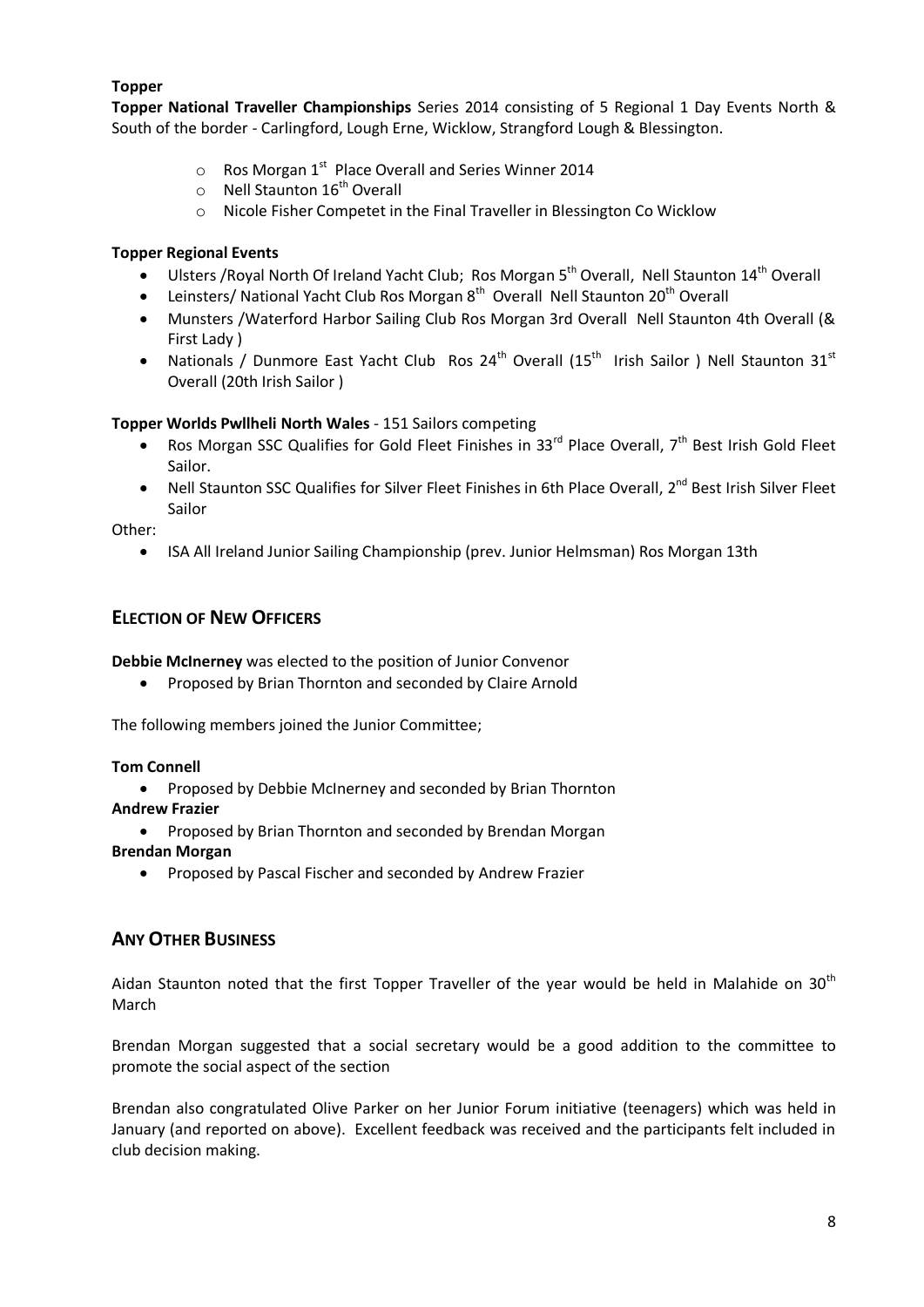Debbie thanked Garrett for all his hard work during the year as Junior Convenor especially as it was combined with his role as Junior Treasurer. His contribution was much appreciated by all.

With no further business the meeting concluded.